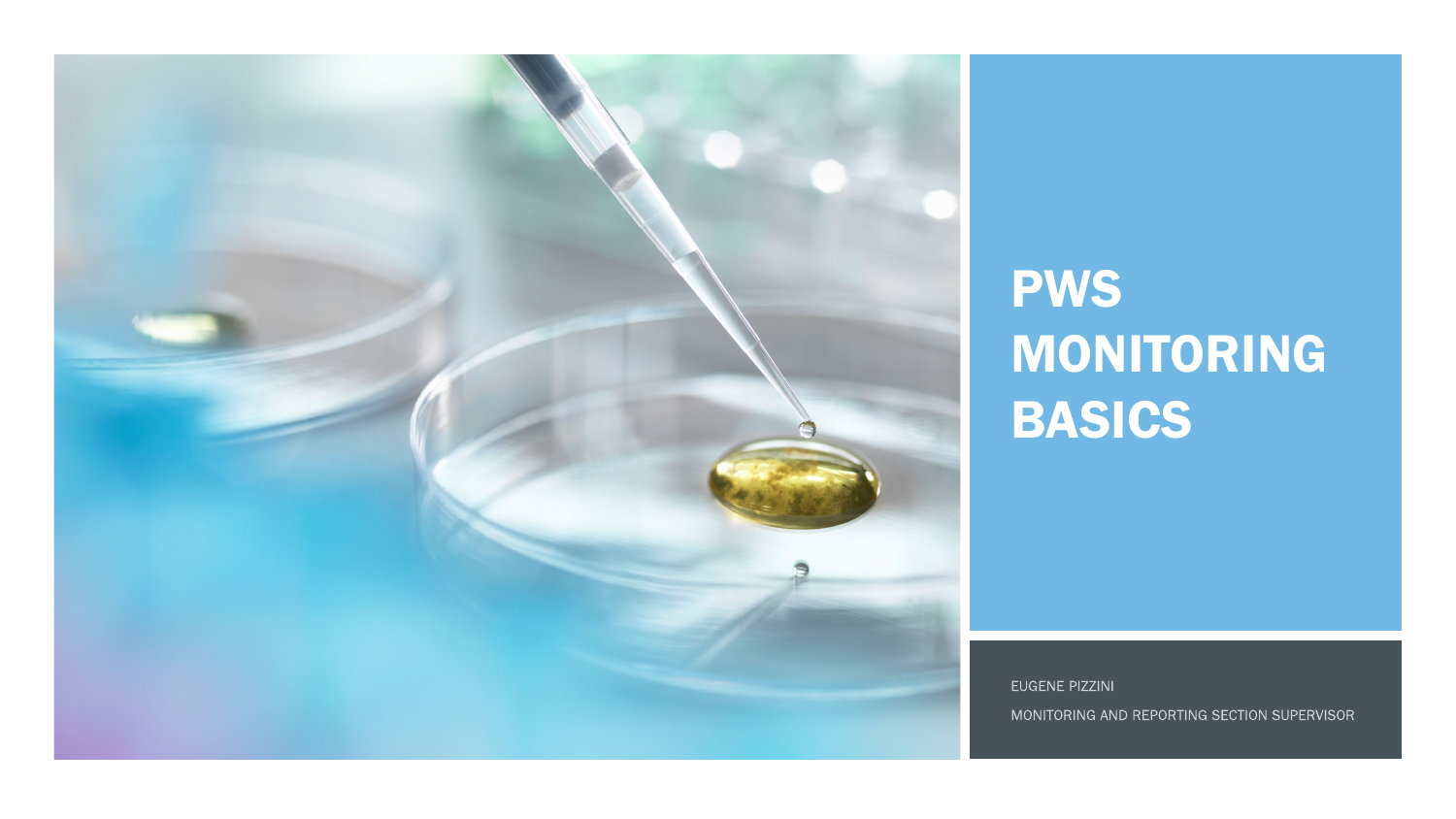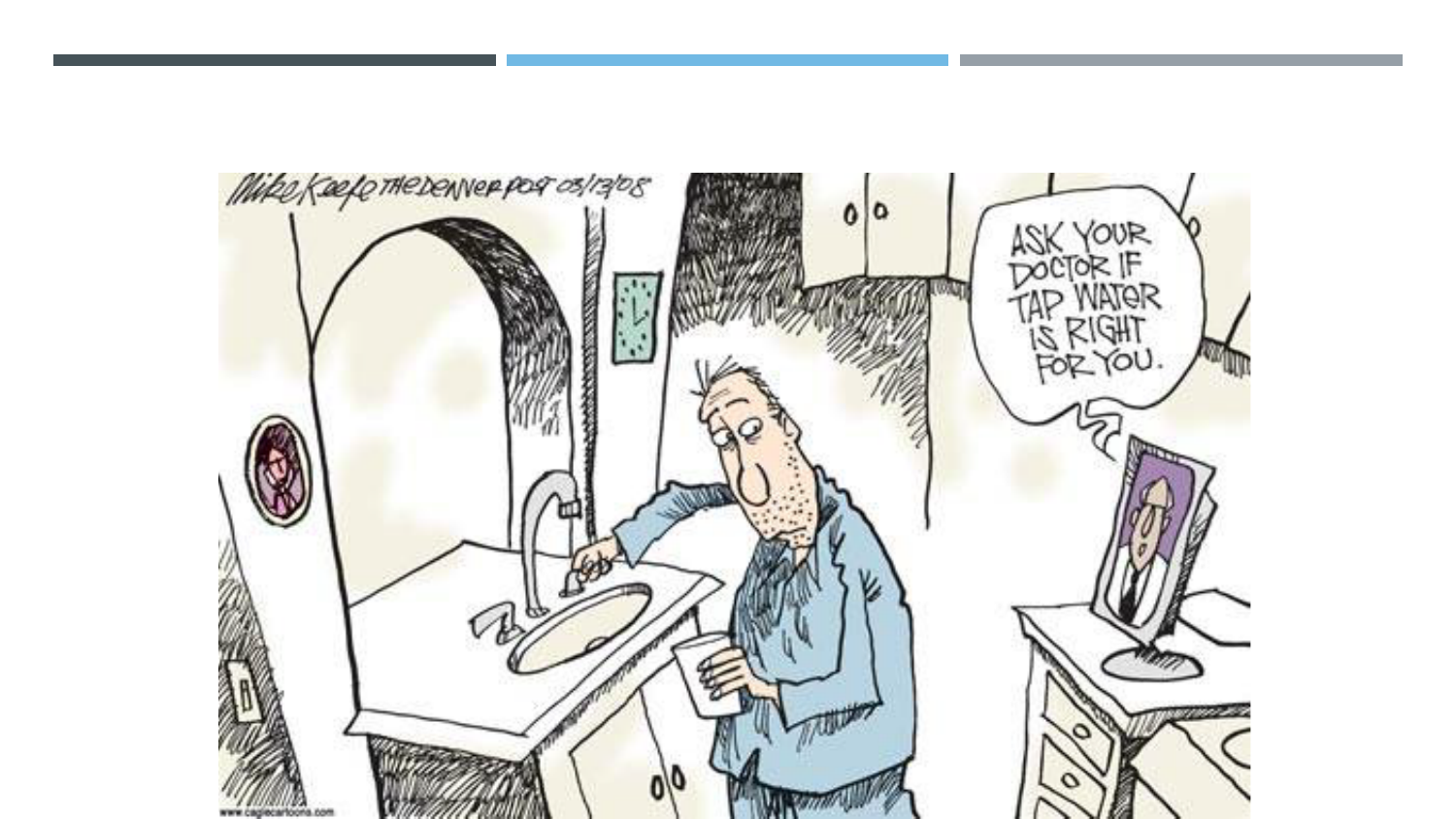## MONITORING BASED ON RISK

- System Type
- **Contaminant Classification**
- Source Type
- **Sampling Location**
- **Sampling Frequency**
- **Naivers**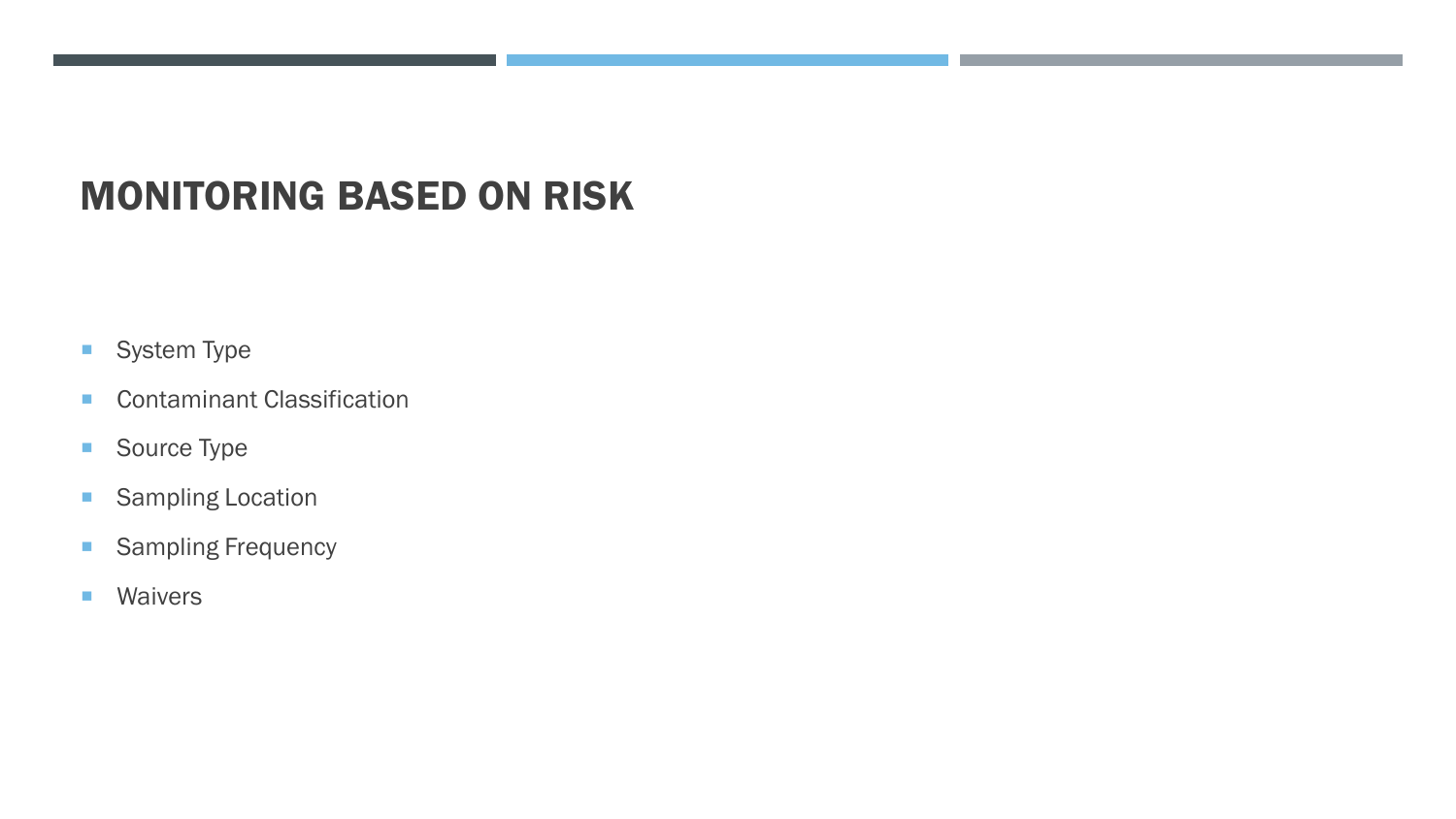#### SYSTEM TYPE

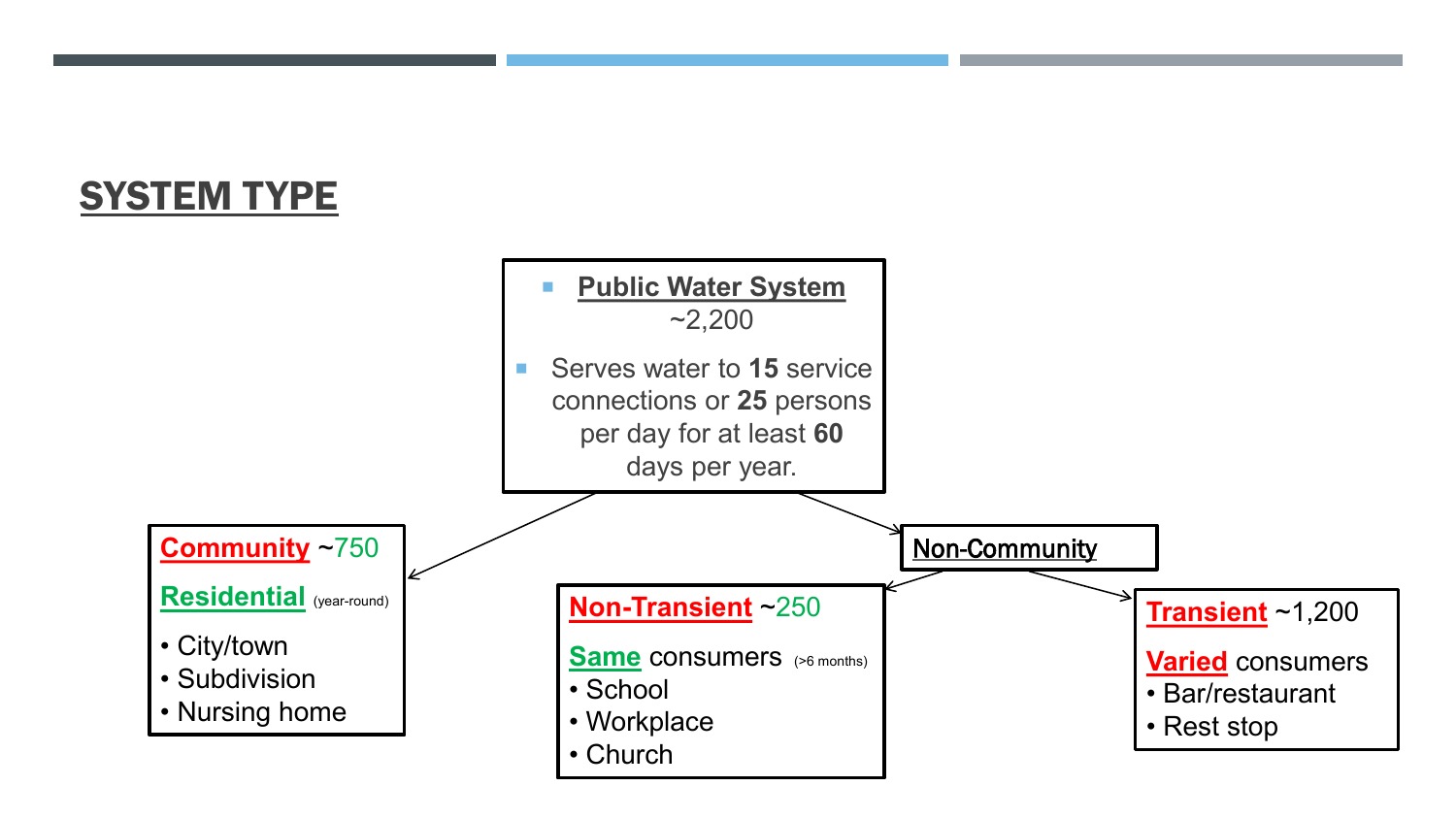## CONTAMINANT CLASSIFICATION

# Acute vs. Chronic

**Acute** - Single exposure may cause death or harm

- Total coliform (microbial)
- *Nitrate/Nitrite*

Chronic - Long-term exposure may cause death or harm (carcinogens)

- SOC (Synthetic or Semi volatile Organic Chemical)
	- **EXECUTE:** Herbicides and pesticides
- VOC ( Volatile Organic Chemicals)
	- **Hydrocarbons**
	- **Solvents**
- IOC (Inorganic Contaminants)
	- **Metals**
- **Disinfection By-Products**
- Lead and Copper
- Radiological's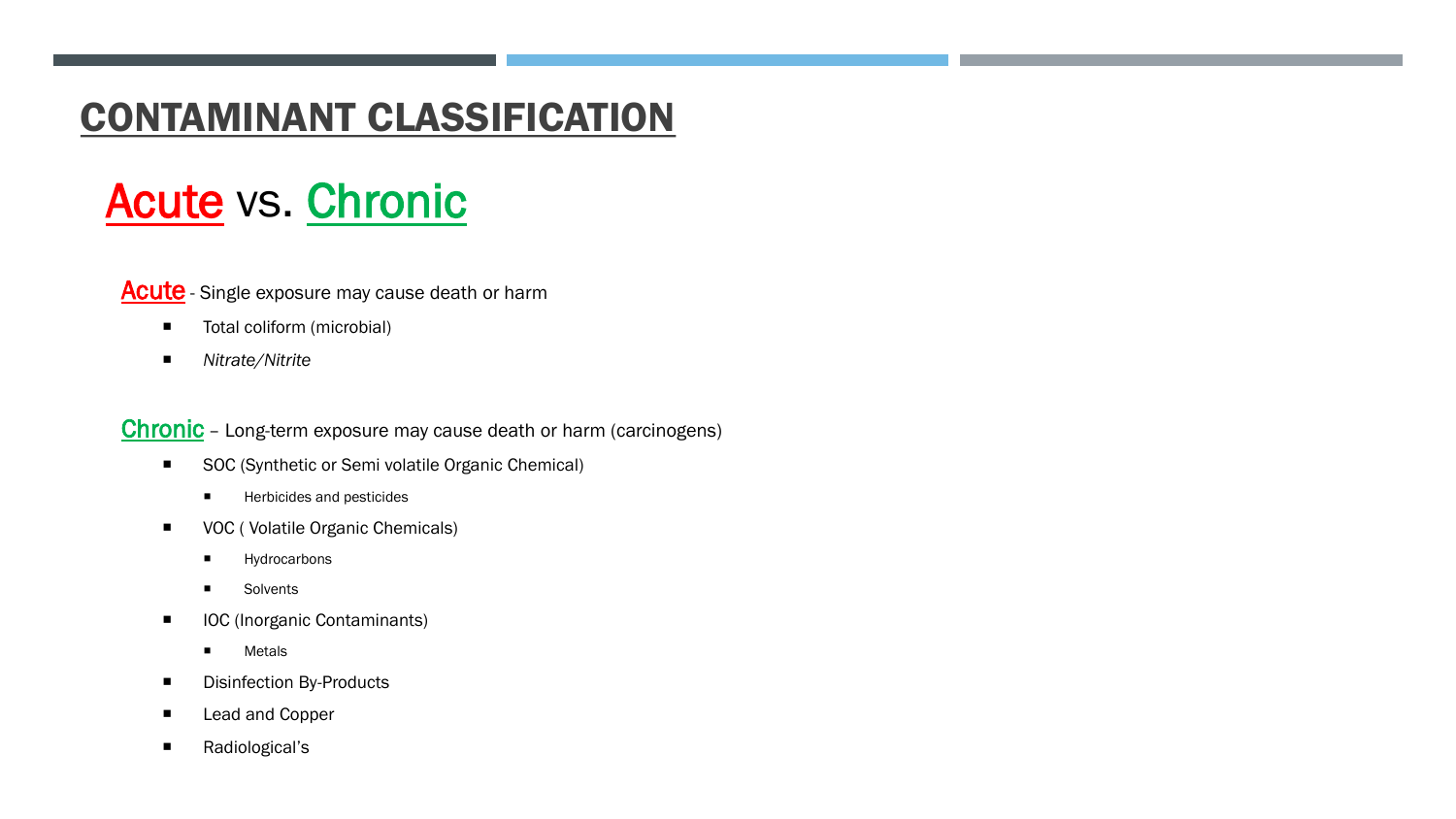### SOURCE TYPE

**Groundwater** 

- **Wells, most of our sources** 
	- **Monitor and treat as necessary**

- **Surface Water** 
	- 70+ systems serving ~45% of our population
		- Treat and then monitor to ensure treatment was effective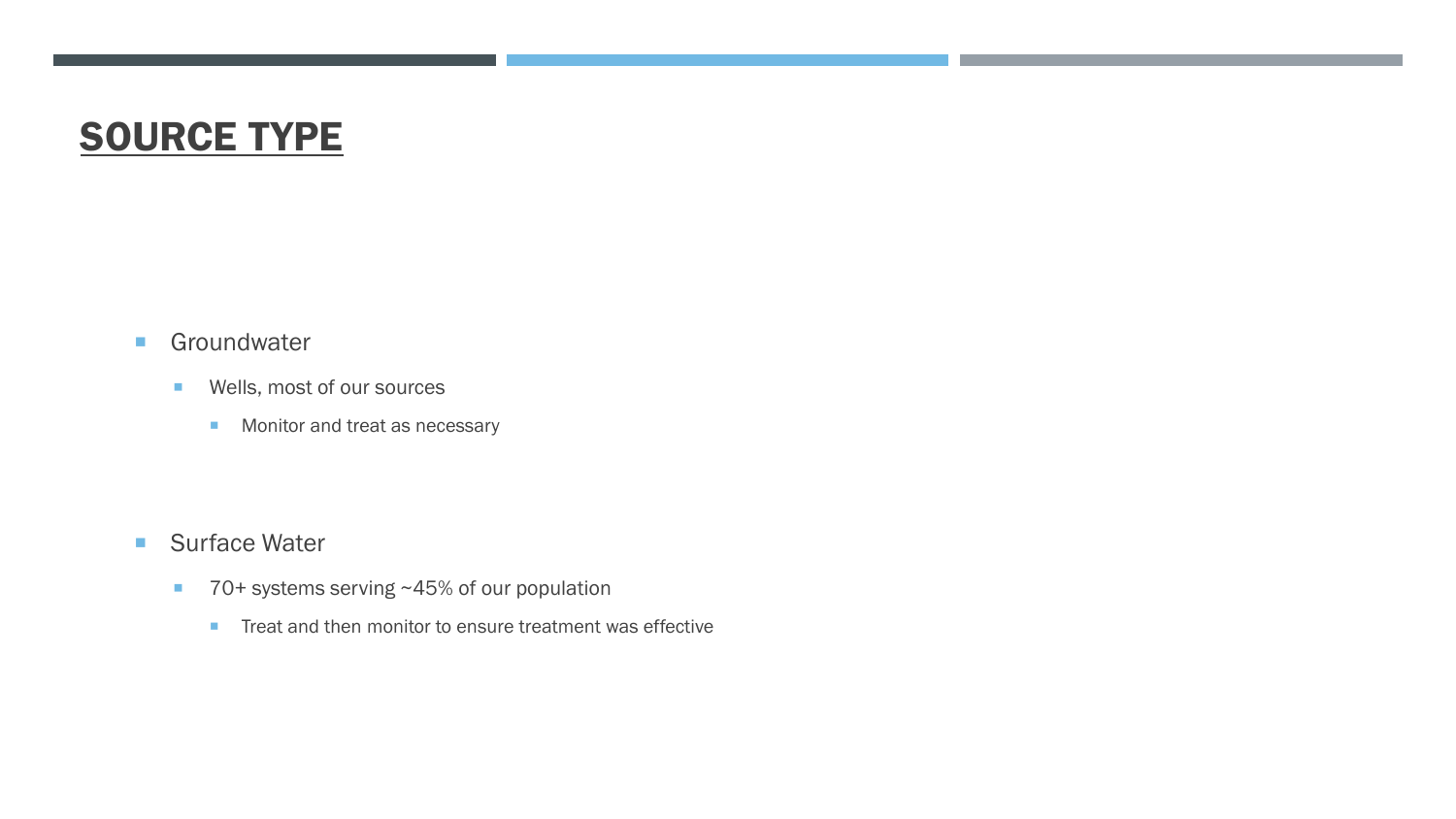## **SAMPLING LOCATION**

- Source Sampling
	- **IOC**
	- **NOC**
	- SOC
	- **Rads**
- **Distribution sampling** 
	- **Total Coliform**
	- **Lead and Copper**
	- **Disinfection By-Products**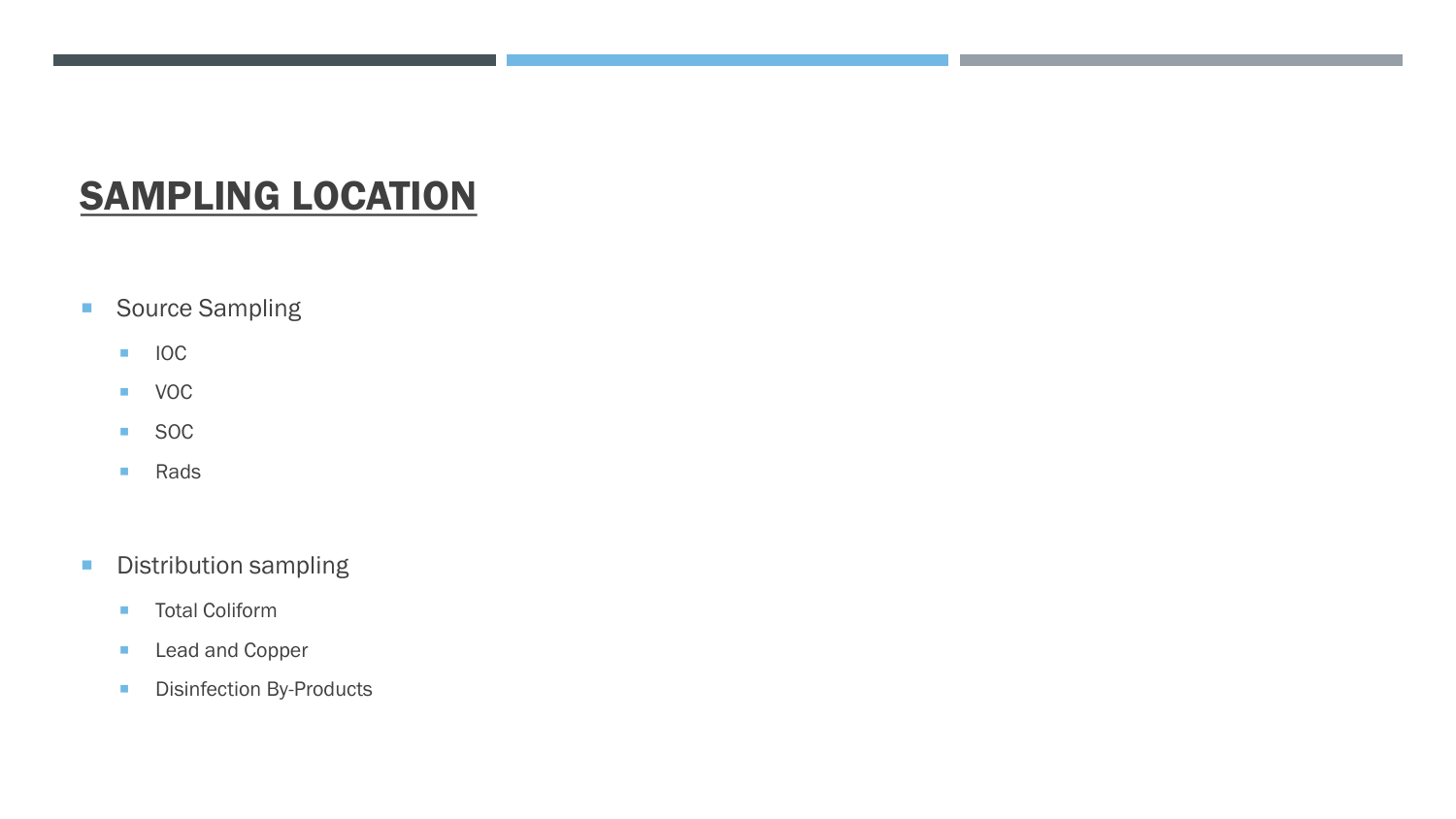## SAMPLING FREQUENCY

#### The Acute contaminants are monitored routinely

- TCR is monthly with some transient systems allowed quarterly
- **Nitrate is annual**
- $\blacksquare$  Nitrite is 1/3 years
- $\blacksquare$  Or a system may just due an annual N+N to meet both requirements

#### The Chems/Rads are generally monitored under the Standardized Monitoring Framework

- Sample at each source or common header
- **All active sources**
- Specific periods of time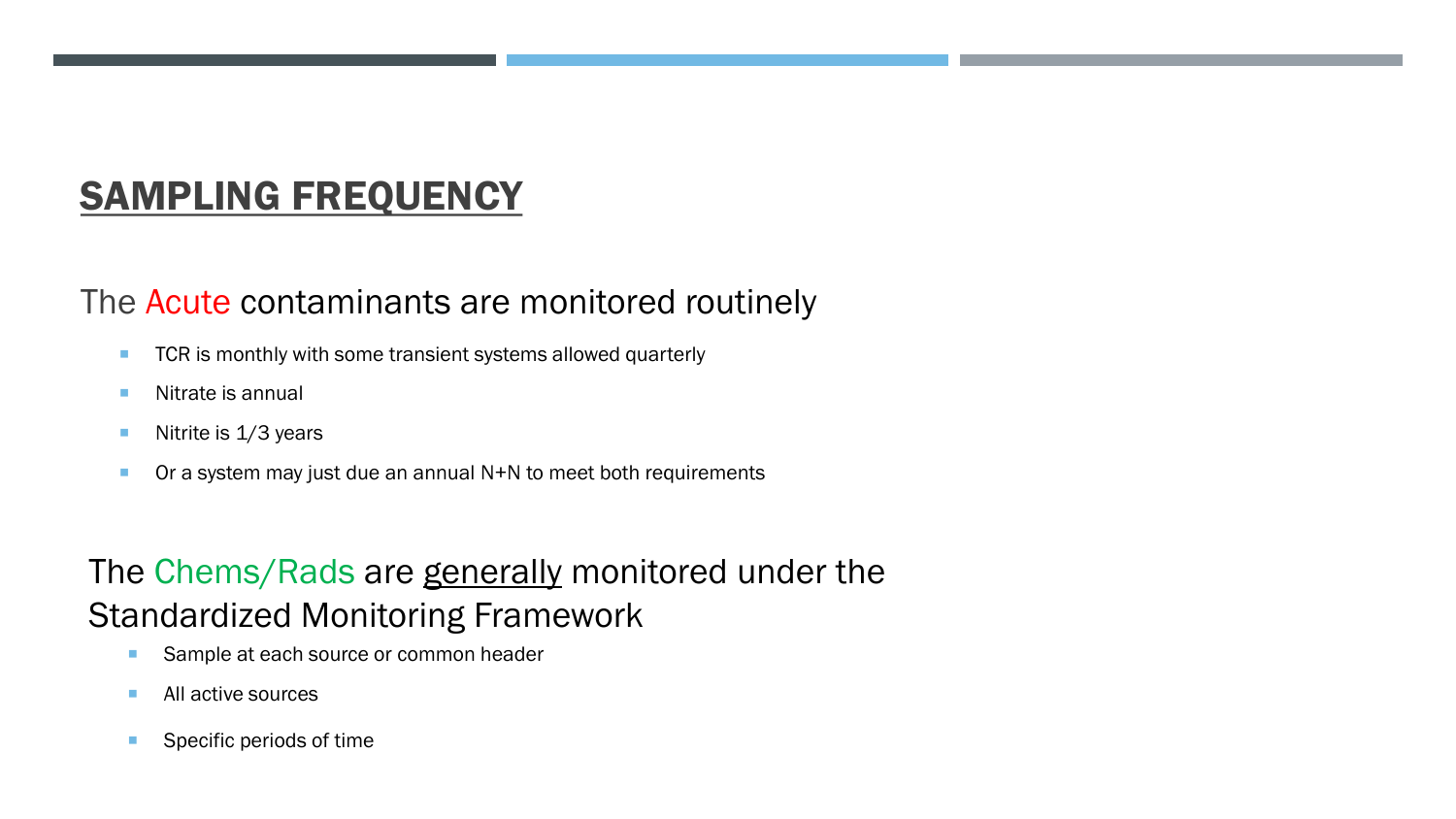#### STANDARD MONITORING TIMEFRAME FOR INORGANIC/ORGANIC SAMPLES (IOC, SOC, VOC, ASBESTOS, ARSENIC)



#### STANDARD MONITORING TIMEFRAME FOR RADIOLOGICAL SAMPLES (COMBINED RADIUM, GROSS ALPHA, URANIUM)

| ы<br><b>9 YEAR MONITORING PERIOD</b> |      |      |      |                                 |      |      |                                 |      |  |
|--------------------------------------|------|------|------|---------------------------------|------|------|---------------------------------|------|--|
| 2008                                 | 2009 | 2010 | 2011 | 2012                            | 2013 | 2014 | 2015                            | 2016 |  |
| <b>3 YEAR MONITORING PERIOD</b>      |      |      |      | <b>3 YEAR MONITORING PERIOD</b> |      |      | <b>3 YEAR MONITORING PERIOD</b> |      |  |
| <b>9 YEAR MONITORING PERIOD</b>      |      |      |      |                                 |      |      |                                 |      |  |
| 2017                                 | 2018 | 2019 | 2020 | 2021                            | 2022 | 2023 | 2024                            | 2025 |  |
| <b>3 YEAR MONITORING PERIOD</b>      |      |      |      | <b>3 YEAR MONITORING PERIOD</b> |      |      | <b>3 YEAR MONITORING PERIOD</b> |      |  |

\* Monitoring periods begin on January 1<sup>st</sup> of the first year in the period and run through December 31<sup>st</sup> of the last year in the period. Sample may be collected any time within the 3 year monitoring period.

Radionuclides rule came into effect in 2008, and monitoring frequency is determined by contaminant concentration (1 routine sample every 3, 6, or 9 years).

Standard monitoring frequency for IOC, VOC, SOC, and Arsenic after initial monitoring is 1 routine sample every 3 years. Asbestos is 1 routine sample every 9 years, but must be sampled in the first 3 years of each 9 year period.